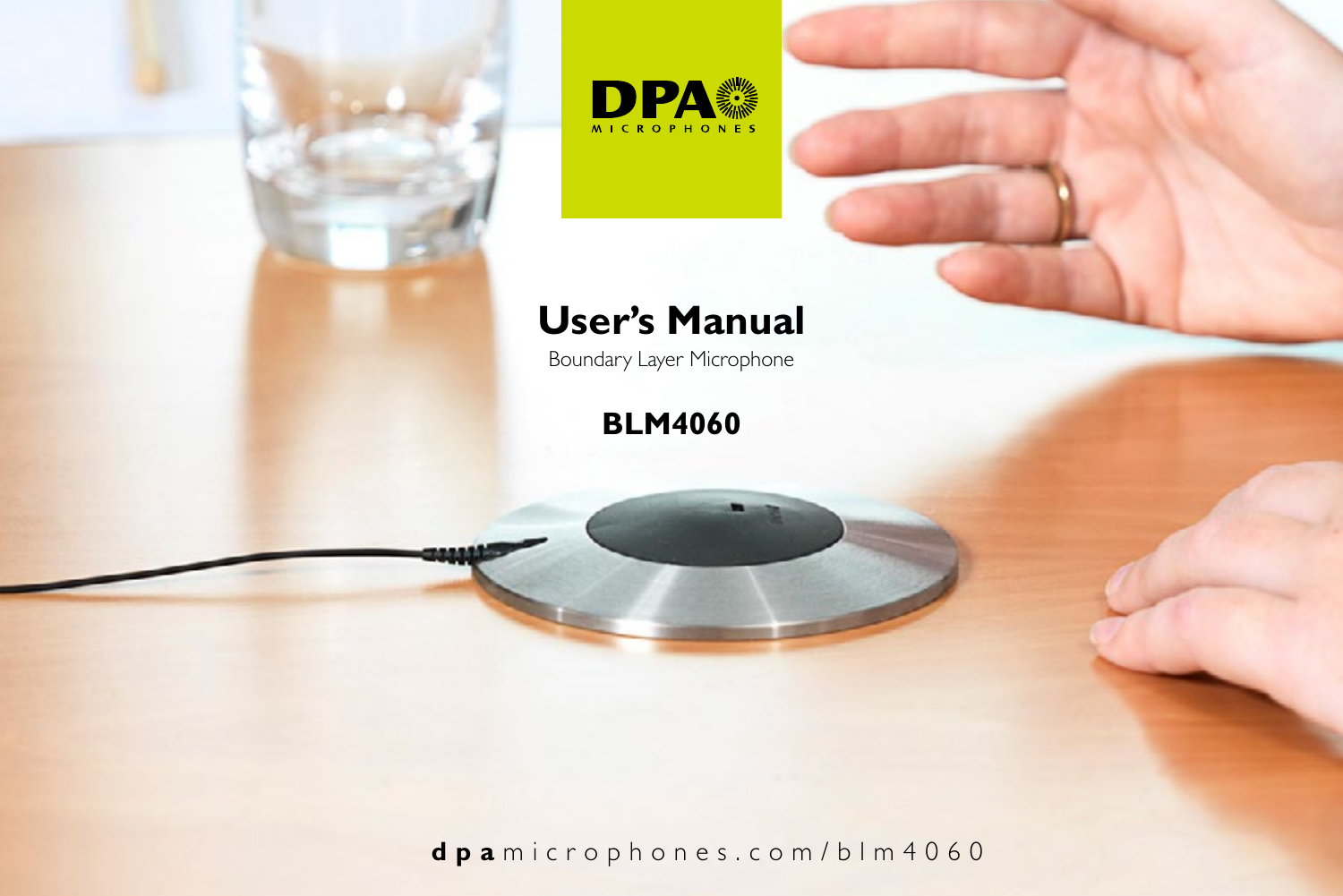

With its elegant look and excellent performance, the BLM4060 Boundary Layer Microphone is the perfect microphone for use in boardrooms, conference facilities, courtrooms, teleconferencing rooms and other places for audio reinforcement or recording. This microphone is ideal for voice pick up.

The BLM4060 is designed to work optimally when placed on a table top, but it also performs well on any other hard, flat surface.

This microphone combines ease of use and placement with high sensitivity and a wide dynamic range.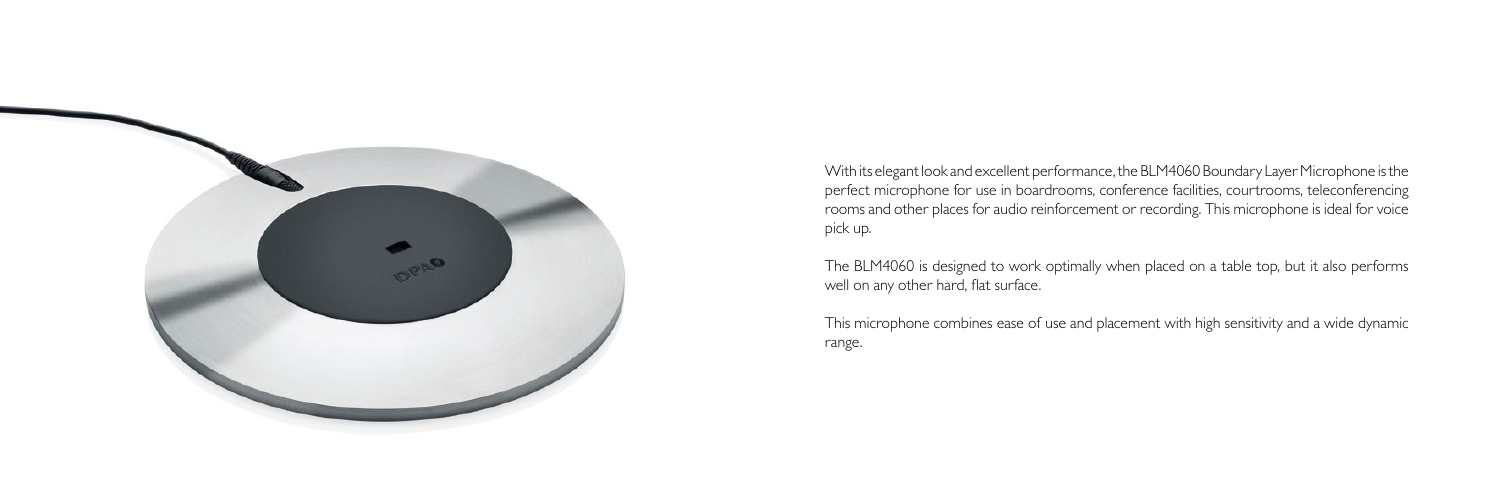# **Design**

The microphone element is a pre-polarized omnidirectional miniature condenser microphone with a 5.4 mm (0.2 in) diaphragm, specially designed for maximum performance. The microphone body consists of a center rubber disc that mounts the microphone element in an elegant stainless steel base.

The 3 m (10 ft) cable provided with this microphone is slim and strong and terminated on both ends with a MicroDot connector.

Considering the microphone's small size, it has an outstanding noise floor of 23 dB(A) re. 20 µPa and an impressive sensitivity of 20 mV/Pa. If powered correctly, the microphone will be able to handle sound pressure levels up to 134 dB SPL before clipping occurs.

A wide range of connection adapters makes it possible to use the BLM4060 both with phantom power and wireless systems.

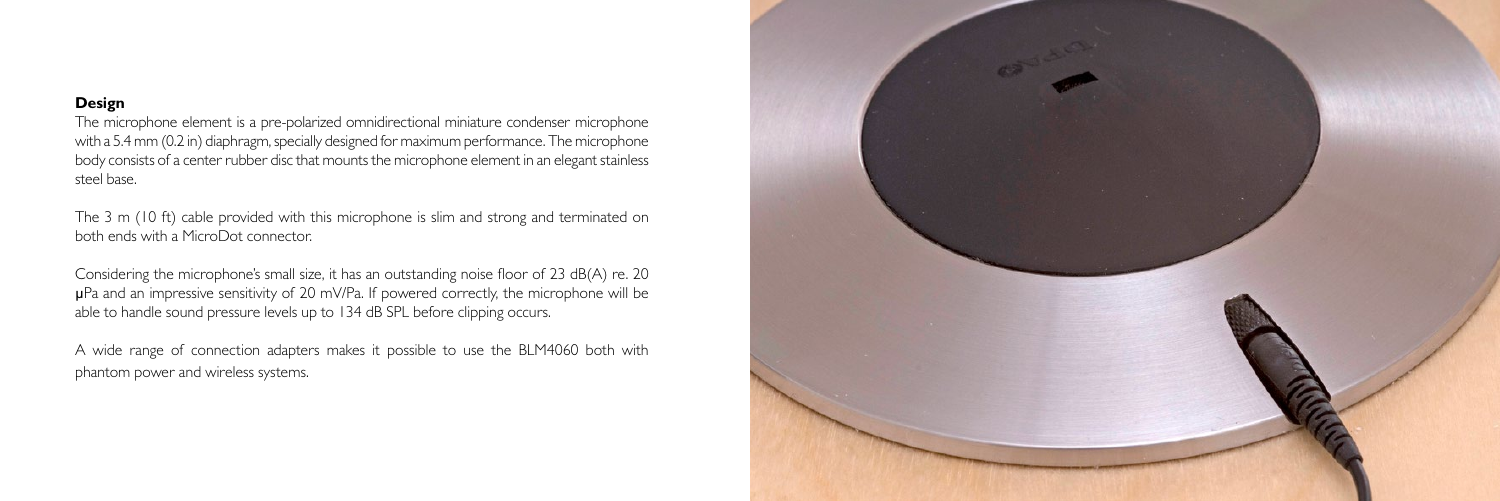## **How to connect the cable**

Take the microphone in one hand and the microphone cable in the other. Hold the microphone in a horizontal position keeping the topside up. The connectors are assembled by leading the male part into its female counterpart.



**Female connector on the microphone body. The MicroDot connector is assembled from the topside of the microphone.**

The MicroDot lock cap is turned clockwise and tightened firmly in the female connector.



**The cable is connected to the microphone by turning the lock cap clockwise.**



**Make sure the thread is firmly tightened.**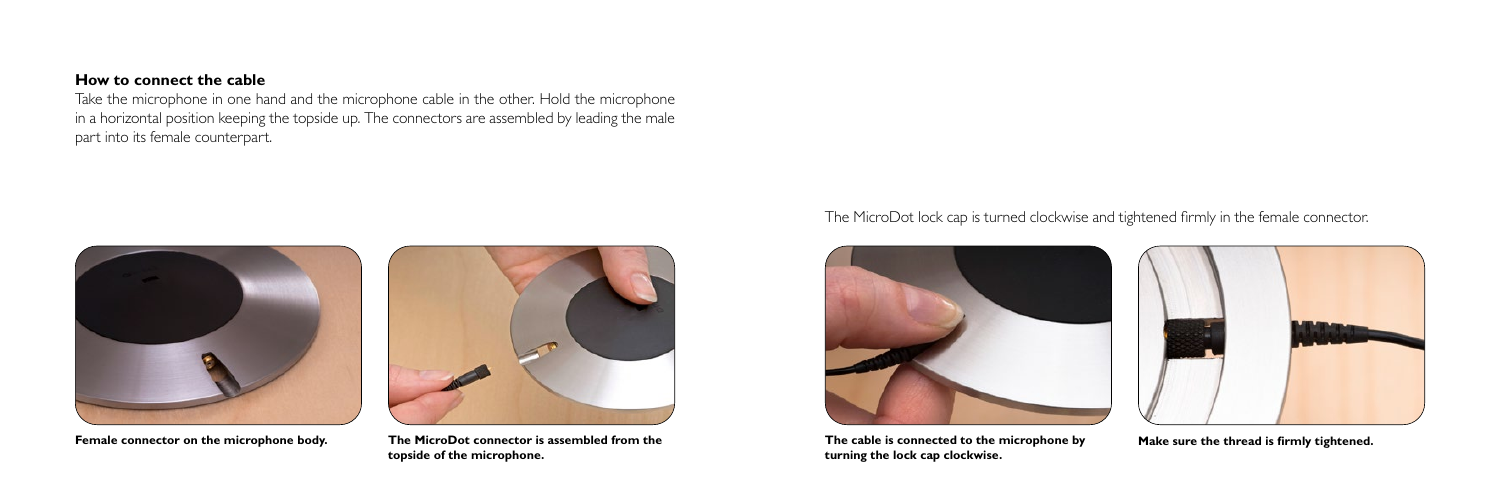# **How it works**

The BLM4060 Boundary Layer Microphone is a transducer that should always be placed on a surface that reflects sound. By doing this, you will benefit from the special characteristics of the sound field found here: a 6 dB gain of direct sound and only 3 dB gain of diffuse sound. Hence, the sound captured has both a greater clarity and intelligibility compared to sound captured above the surface.

## **How to use it**

The microphone can be placed on any surface that reflects sound, like tables, speaker podiums, etc. Even if a table is covered with cloth, the BLM4060 will work due to the shape and size of the disc.





The microphone has been designed to ensure high-frequency clarity and speech intelligibility under most conditions.

The low-frequency response is, to some extent, dependant on the area of the boundary. However, for speech pick up, even small areas like podiums are adequate.

The microphone can be placed in essentially any position on the surface, even close to the edge. However, try to avoid placement that may receive reflections from vertical faces as this may cause coloration of the sound (comb-filtering).

For tables longer than 6 m (20 ft), it is recommended to use more than one BLM4060.



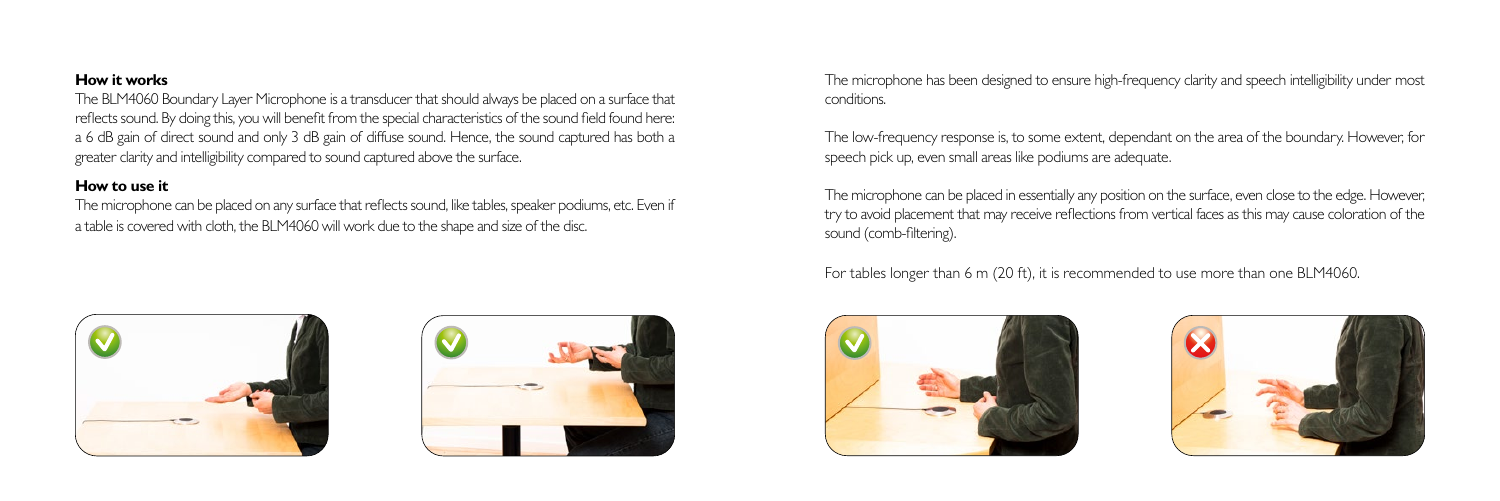# **Specifications**

**Directional characteristics**

Omnidirectional, hemisphere

**Principle of operation** 

Pressure

**Cartridge type** 

Pre-polarized condenser

**Frequency range, ±2 dB** 

 $20 Hz - 14 kHz$ 

(with a 7 dB soft boost at 8 KHz)

**Sensitivity, nominal ±3 dB at 1 kHz**

20 mV/Pa; -34 dB re. 1 V/Pa

**Equivalent noise level, A-weighted**

Typ. 23 dB(A) re. 20 µPa (max. 26 dB(A)) **Equivalent noise level ITU-R BS.468-4** Typ. 35 dB (max. 38 dB)

**Distortion, THD < 1%**

120 dB SPL RMS, 123 dB SPL peak

#### **Dynamic range**

Typ. 100 dB

### **Max. SPL, THD 10%**

134 dB

#### **Rated output impedance**

From MicroDot: 30 - 40 Ω From DAD6001-BC: 100 Ω

# **Cable drive capability**

Up to 300 m (984 ft) with DAD6001-BC XLR Adapter

## **Power supply (for full performance)**

For wireless systems Min. 5 V - max. 10 V through DPA adapter

With DAD6001-BC: P48 (Phantom power). Will work from 12 V

#### **Connector**

MicroDot or XLR 3-pin

#### **Color**

Black rubber disc mounted in stainless steel base

#### **Dimensions**

Diameter: 100 mm (4 in) Height: 12 mm (0.47 in) Weight: 240 g (8.5 oz) excl. Cable

# **Cable**

Cable length: 3 m (10 ft) Cable diameter: 1.6 mm (0.06 in) Cable color: Black

## **Polarity**

Positively increasing sound pressure produces positive-going voltage at MicroDot pin (and pin 2 on DAD6001-BC XLR adapter)

## **Operating temperature range**

-40°C to 45°C (-40°F to 113° F)



**On-axis frequency response of BLM4060 Boundary Layer Microphone**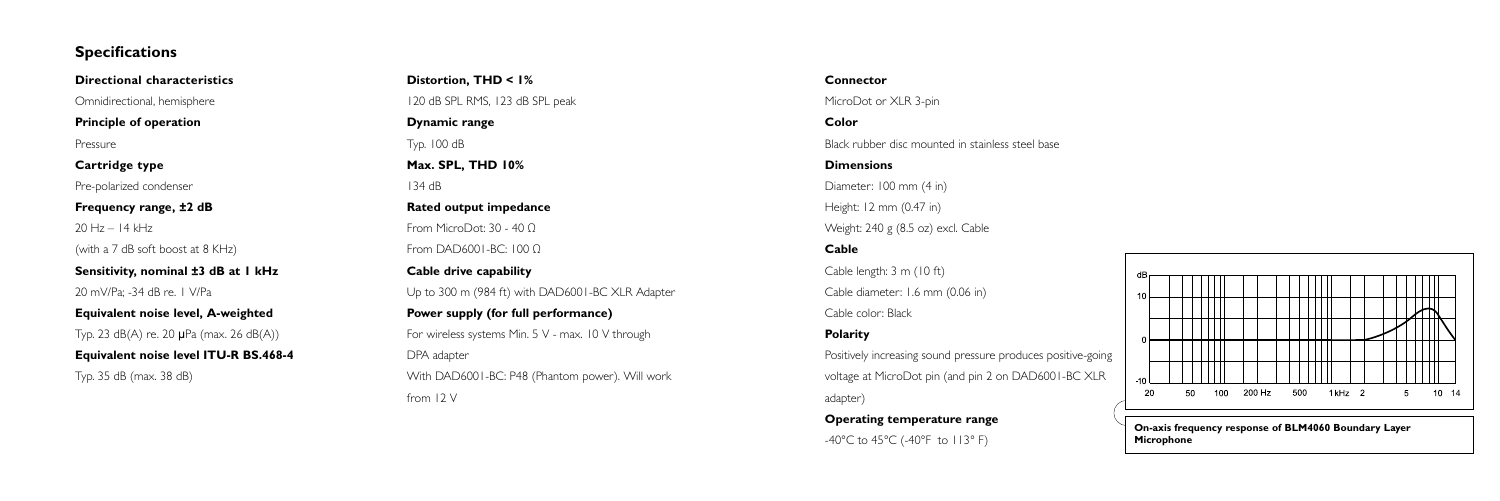# **Adapters**

DAD6001 MicroDot to 3-pin XLR plug (included)

# **Cables for BLM4060**

DAO6015 Cable for BLM4060, 3 m (10 ft) (included)

# **Maintenance**

A dry cloth may be used to clean the surface of the microphone. IMPORTANT: No cleaning agent should ever be used as fluids may damage the microphone.

# **ENVIRONMENTAL POLICY**

This product is comprised by the Waste (WEEE) directive and should not be thrown in the garbage bin when obsolete. Instead, return it to your local DPA representative (or DPA Microphones A/S directly) who will dispose of the product in accordance with the current environmental standards.



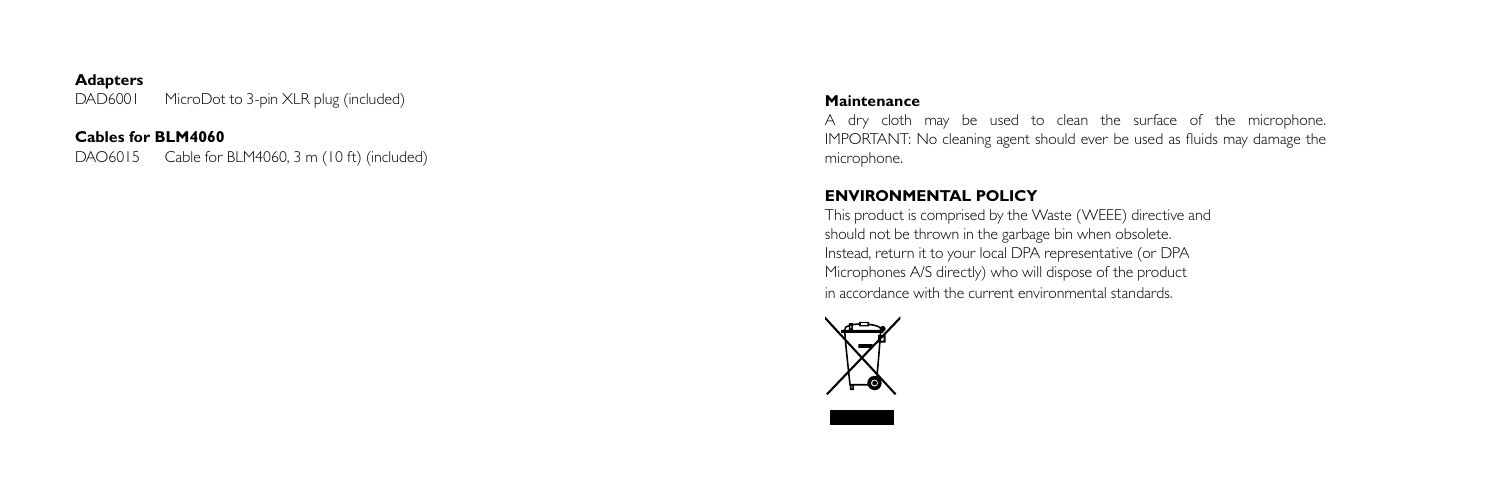# **Service and repair**

Products from DPA Microphones are extremely stable and there should not be any significant change in the specifications with time and use. If, however, you are not totally satisfied with the characteristics exhibited by these products, contact your nearest DPA Microphones representative for further details of service and the repair facilities that are available.

Please contact DPA Microphones for your nearest representative:

# **Warranty**

This product is covered by a two-year limited warranty on both mechanical functionality and documented specifications as long as the item is not mistreated, abused or modified in any way. In case of a warranty claim your invoice is your warranty registration.

# **CE-Marking**

The CE-mark guarantees that the product conforms to relevant Directives approved by the European Commission, specifically the EMC Directive: 2004/108/EU.

© 2020 DPA Microphones A/S Product features and specifications are subject to change without notice.